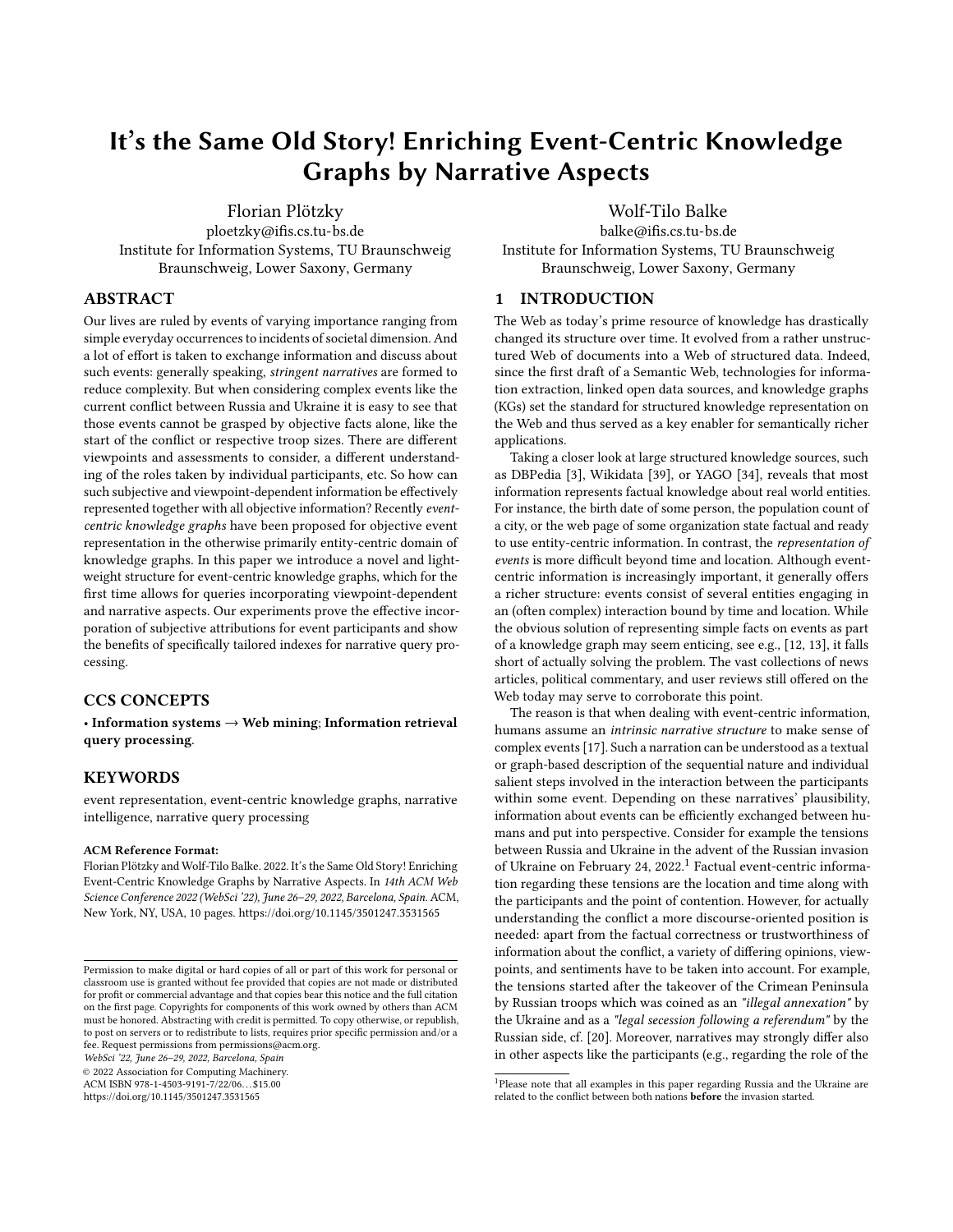<span id="page-1-2"></span>

|            | Entity attributions                        | Event attributions                                   | Attrib. for entities in events |
|------------|--------------------------------------------|------------------------------------------------------|--------------------------------|
| subjective | <i>objective</i> possesses_nuclear_weapons | happened_during_cold_war<br>is_potential_war_starter | is underdog<br>is_aggressor    |

| Table 1: Examples for different attribution predicates regarding a conflict situation. |  |  |  |  |
|----------------------------------------------------------------------------------------|--|--|--|--|
|                                                                                        |  |  |  |  |

European Union) or the involvement of other organizations such as the NATO.

In brief, facts about events may be multi-faceted, inconsistent, and subjective. Of course, Semantic Web technologies already do allow for a basic representation of facts covering different, even contrasting aspects. However, while techniques like reification and quantifiers are commonly used today, they add a higher level of complexity, cause problems to derive consistent information and severely hamper retrieval efficiency (see [\[28\]](#page-9-5) for a good explanation on problems of consistency and complexity and [\[14\]](#page-8-3) for a detailed performance analysis of different reification implementations).

In a recently published paper [\[22\]](#page-9-6) we introduced the vision of narrative prototypes as a means to capture narrative aspects for events. However, the narrative prototypes have only been roughly sketched without any formal notation or further details on how to actually implement them. In this paper we give a detailed elaboration of narrative prototypes and develop a formal representation to utilize them for querying for events in an innovative manner. We propose a light-weight schema for enriching event-centric KGs by narrative information to enable them for event-centric narrative queries. Furthermore, we demonstrate the capabilities of the enriched KGs in a proof of concept built on a novel retrieval process in tight combination with textual knowledge. Finally, we show how the usage of specially-tailored indexes increase the query effectiveness by a factor of 3 for our proof of concept.

## <span id="page-1-4"></span>2 FORMALIZING EVENTS

In the following section we first provide a formal definition of events, event types, and participants. Afterwards, subjective and objective attributions are introduced as a means to further characterize events. Finally, we formally introduce narrative prototypes based on our previous definitions.

#### <span id="page-1-3"></span>2.1 On Events, Types, and Participants

In general, we describe events as interactions between participants that happen at a given place to a known time. Therefore, events are instantiated in a certain time period, i.e., a point in time or a time interval, at a specific location. We denote time as  $T = T_I \cup T_P$ , where  $T_I$  denotes the set of time intervals and  $T_P$  the set of points in time. Furthermore we define  $L$  to be the set of event locations and  $\Sigma_l$  as the set of event labels. Events *E* are denoted as the Cartesian product of time, locations, and event labels, i.e.:

$$
E = T \times L \times \Sigma_l \tag{1}
$$

Event labels  $\sigma_l \in \Sigma_l$  should be unique identifiers for their respective event. Beside the label, events are instances to at least one event type  $t \in \mathcal{T}$ . We define a function *event\_types* which maps each event  $ev$  to a set of event types:

$$
event\_types: ev \mapsto \{t_1, \ldots, t_n\}, \ t_i \in \mathcal{T}, ev \in E
$$
 (2)

Events can therefore be instances of one or multiple event types. Furthermore,  $T$  can be modeled in a hierarchical structure, i.e., as taxonomy or thesaurus. Beside this structure we argue, that, due to different granularities of  $T$ ,  $L$  and  $T$ , modeling the codomain of event\_types as set is more suitable than the assignment of a single type. The main reasons are highly entangled events, e.g., fraud elections leading directly to riots on the same day, or disputable or unknown events.

Additionally, in theory  $L$  and  $T$  could be coarse grained and encompass large areas of space and time, i.e., events could encompass decades as a time interval and the whole world as location. In this paper we limit the scope to events with a short time interval and a small region. Valid events are for example the Gulf and Iraq Wars in 1991 and 2003 respectively or the Vietnam war between North Vietnam and the USA. We exclude event-like concepts like the "Cold War" or the "War on Terror".

Each event can involve a number of participants. A participant is an entity  $e \in \mathcal{E}$  which is defined as a real-world object that can be further described by a number of properties. Analogous to the event types we define a participants function to assign participants to events:

$$
participants: ev \mapsto \{e_1, \ldots, e_m\}, \ e_i \in \mathcal{E}, ev \in E \tag{3}
$$

Each participant encompasses a set of attributes  $A_e \subset \mathcal{A}$  which may be further qualified by time. Additionally, participants in events are further characterized by event roles  $\Sigma_r$ . Event roles are used to describe the relation between the event and a participant, e.g., we can use the event role winner to express that a certain participant won in a event of the type conflict. We define two functions:

<span id="page-1-0"></span>
$$
roles: t \mapsto \{\sigma_1, \ldots, \sigma_r\}, \ \sigma_i \in \Sigma_r, t \in \mathcal{T}
$$
 (4)

<span id="page-1-1"></span>
$$
role: E \times \mathcal{E} \to \Sigma_r \tag{5}
$$

Eq. [4](#page-1-0) assigns the set of possible roles for an arbitrary event type. Since events can have multiple event types, the set of possible roles for an event  $ev$  is defined as  $\bigcup_{t \in event\_types(ev)} \mathrm{roles}(t)$ . Eq. [5](#page-1-1) is used to assign a role to a particular participant in an event.

#### 2.2 Attributions

Beside the pure structural description of events, i.e., the type, time, location, and participants, news articles, social media posts, or other textual descriptions regarding events oftentimes make certain attributions to an event or its participants. The before mentioned Russian-Ukrainian conflict and the role of Russia or the Ukraine respectively can be seen as an example. Publications regarding the conflict are likely to frame certain parties of the conflict creating a hegemonic frame [\[19\]](#page-9-7) which we call a viewpoint in this paper. We denote the set of viewpoints as  $V$ . Analogous to  $L$  and  $T, V$ can have different granularities, i.e., viewpoints can be defined for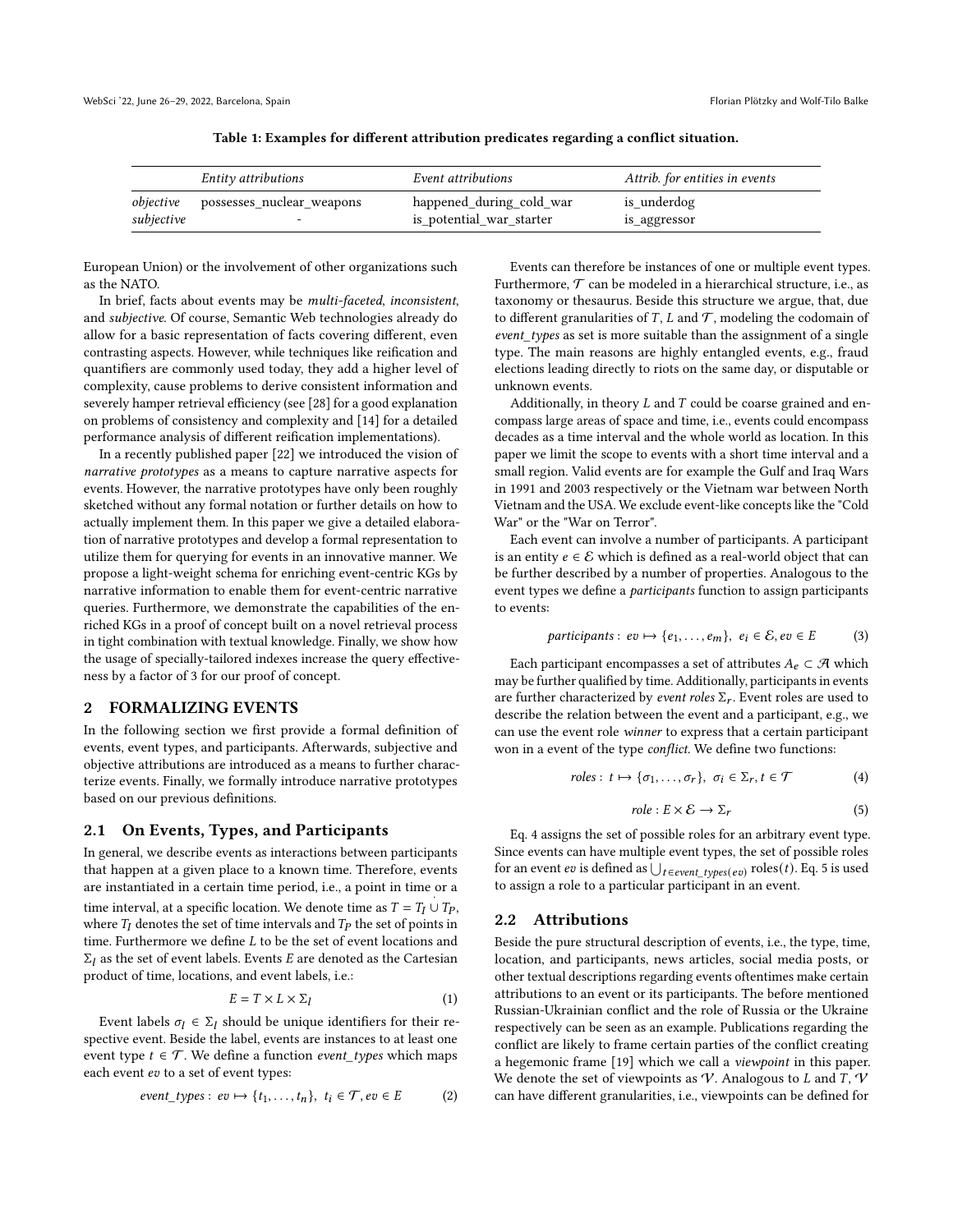<span id="page-2-1"></span>It's the Same Old Story! Enriching Event-Centric Knowledge Graphs by Narrative Aspects WebSci '22, June 26-29, 2022, Barcelona, Spain



(a) The David vs. Goliath prototype.



(b) Asking for an aggressor from a western viewpoint in the Russian-Ukrainian conflict.

#### Figure 1: Examples for Narrative Prototypes.

organizations, persons, or even abstract entities like the "western world".

Attributions are encoded as predicates, e.g.

is\_underdog :  $\mathcal{E} \times E \rightarrow \{0, 1\}$ 

which states whether the participant  $e$  can be seen as an underdog in event ev. We define attributions for events, entities, and entities as event participants, where the is\_underdog predicate is an example for the latter.

Additionally, attributions can be subject to a certain viewpoint. This is the case for instance for the aggressor attribution in the Russian-Ukrainian conflict where it depends on the source material whether the claim that Russia is an aggressor holds or not.<sup>[2](#page-2-0)</sup> If a viewpoint is necessary for the evaluation of an attribution we call it subjective attribution otherwise it is called an objective attribution. As an example, the subjective aggressor predicate can be defined as:

is\_ggersson: 
$$
\mathcal{E} \times E \times \mathcal{V} \rightarrow \{0, 1\}
$$

Table [1](#page-1-2) provides some examples for subjective and objective attributions for entities, events and entities as participants in events regarding the current Russian-Ukrainian conflict. Note that since we focus on event-centric repositories in this paper, subjective attributions for entities are excluded. Therefore such attributions can only be made in the context of events.

#### <span id="page-2-2"></span>2.3 Narrative Prototypes

After we introduced a formal description of events and defined objective and subjective attributions, we can now formally introduce narrative prototypes. Verbally, a narrative prototype describes an abstract event pattern along with attributions regarding the pattern. The main idea here is to express complex events in terms of their structural properties (instance of the given set of event types) and their perception (i.e., query refinements utilizing attributions regarding the event). Therefore we define a narrative prototype as a template for events consisting of two components:

- Event Pattern This component can either be an event, an event type, or an event super type. The latter requires  $\mathcal T$  to be modeled in a hierarchical structure, i.e., as taxonomy. If the event pattern is an event type  $t \in \mathcal{T}$ , any event  $ev \in E$  with  $t \in event\_type(ev)$  is matched by the pattern. If the event pattern is an event super type  $st \in \mathcal{T}$  any event  $ev \in E$  can be matched by the pattern if either the super type or any sub type of the super type is in event\_type(ev).
- Refinements The second component is a set of refinements for the event pattern. A refinement is a logical expression consisting of subjective and objective attributions and event functions as introduced in Sec. [2.1.](#page-1-3) If qualified, attributions to entities in narrative prototypes are limited to the time component of the event matched by the pattern. For example if the Ukrainian-Russia conflict in 2022 is matched by the event pattern attributions like the before mentioned possesses\_nuclear\_weapons for Russia are evaluated for the year the conflict takes place. If event functions like event\_types are used, they must be part of an equation to yield a Boolean value.

In a narrative analogy the event pattern defines the basic story block (a conflict, a festival, an election, etc.) and the refinements are narrative elements to further characterize the event and its participants. Events that are matched by the event pattern and for which all attributions are true are considered as a match for the narrative prototype. Note that the second requirement could be weakened to a certain number of attributions which must be true for a match.

Narrative prototypes can be used to query events from eventcentric repositories in an expressive way. In contrast to keyword queries the prototypes preserve the context of the attributions and should therefore increase the precision of the query (but will most likely lower the recall). Another example for the usage of event-centric narrative queries is the verification of a specific set of assumptions regarding a particular event. In this case, the supertype is replaced by a concrete event and only the attributions are evaluated. During this process the subjective attributions are evaluated regarding their respective viewpoints. If no viewpoint is

<span id="page-2-0"></span> $^{2}$ cf. [\[40\]](#page-9-8) and [\[2\]](#page-8-4) as an example for opposing viewpoints on the Russian-Ukrainian conflict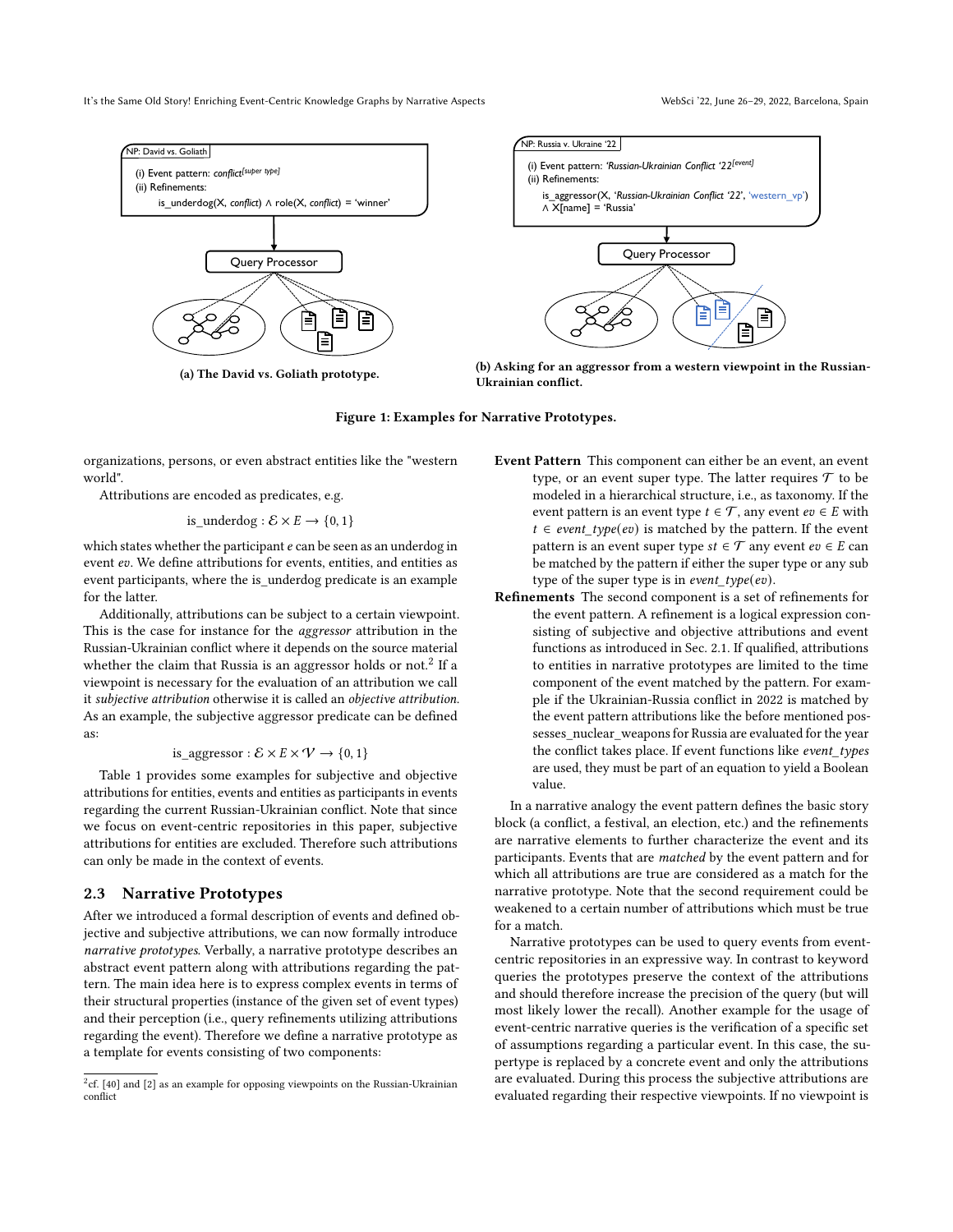given the subjective attribution holds if the attribution is true in at least one viewpoint. Fig. [1](#page-2-1) depicts the usage of both variants for an event repository consisting of an event-centric knowledge graph and a document collection.

In Fig. [1a](#page-2-1) a query by prototype is depicted as a David vs. Goliath situation. First, all events are considered whose types include at least one conflict type, i.e., the event type conflict or any subtype of conflict. For each of those events, the refinements are applied. In this example we check for the participant in role winner whether this entity can be seen as an underdog in the conflict or not. Example matches of this prototype are the Vietnam war in the late 1960s where the USA lost the war against North Vietnam or the Battle of Brownstone in the USA where an army of 200 US soldiers lost against two dozen native Americans.

The second example in Fig. [1b](#page-2-1) depicts a prototype asking whether an entity with the name "Russia" was an aggressor in the Russian-Ukrainian Conflict in 2022 (RUC22) from a western viewpoint.<sup>[3](#page-3-0)</sup> The western viewpoint serves as a filter in the query processing and limits the query scope to sources with a western viewpoint as indicated by the blue cutting line.

# 3 EVENT REPRESENTATION AND PROTOTYPE EVALUATION

In this section we discuss and provide a suitable and lightweight representation for events and narrative prototypes. Furthermore, we discuss how narrative prototypes can be evaluated concerning subjective and objective attributions.

## <span id="page-3-2"></span>3.1 Event Representation

Evaluating narrative prototypes requires a representation model to encompass events  $E$ , event types  $T$ , entities  $E$  as participants, and viewpoints  $V$ . Additionally, we require the model to allow for evaluation of objective and subjective attributions, i.e., event roles and viewpoint-dependent data must be accessible in an efficient manner. Over the years, various models for representing events based on the Resource Description Framework (RDF) or upper layer ontologies have been proposed, e.g., LODE [\[31\]](#page-9-9), Event-Model-F [\[30\]](#page-9-10) or the Simple Event Model (SEM) [\[37\]](#page-9-11). All three of them can represent events, participants, and event types and feature a rich set of predicates to connect events and participants, e.g., subevents or types for participants. However, viewpoints on events as a key feature for subjective attributions (see Sec. [2.3\)](#page-2-2), are not supported by most models except for SEM. Viewpoints in SEM are represented by using RDF reification. Each participant can have a role in an event that varies depending on the viewpoint. An authority in the representation can be used to define which viewpoint is used to derive a participants' role. The original work on SEM [\[37\]](#page-9-11) depicts a police action event in Indonesia by police forces of the Netherlands as an example. For this event, the Netherlands are depicted as occupiers or liberators depending on whether the authority is Indonesia or the Netherlands.

In theory, we could use SEM roles to represent subjective attributions for each participant in each event, build a triple store based on, it and utilize standard query languages like SPARQL to evaluate objective and subjective attributions. However, reification

<span id="page-3-1"></span>

Figure 2: System Sketch

leads to a high amount of triples [\[28\]](#page-9-5), especially if  $|V|$  is large. SEM would require four additional triples for each viewpoint on an event role, i.e., four triples for each possible interpretation of a subjective attribute. Additionally, the complexity of SPARQL queries would increase.

Knowledge graphs built on SEM like EventKG do not store viewpoint-related information as of today. Information regarding viewpoints is mostly stored in texts regarding events. Most event extraction techniques, however, focus on event structures and do not explicitly capture different views regarding the events [\[41\]](#page-9-12). We argue that this dichotomy between the representation of structural information (e.g., participants and sub-events) in knowledge graphs and viewpoint-dependent information in texts is natural and should not be forced into a single representation. Recently published research regarding the semantic enrichment of knowledge graph with news articles follow this approach [\[27,](#page-9-13) [29\]](#page-9-14).

For this paper, any event-centric knowledge graph with support for event types and event roles for participants is generally suitable. As a minimum requirement, we define the knowledge graph  $KG(E \cup E \cup T,A)$  as a directed graph. The nodes in the graph represent events, event types, and entities. Directed edges are represented by A and connect entities, events, and event types either by event functions (as discussed in Sec. [2.1\)](#page-1-3), super-type relationships to model  $\mathcal T$  as taxonomy, or objective attributions like is underdog. Furthermore we denote a special edge has\_collection  $\in A$  which links events to a document collection. The collection should only include documents regarding the particular event and each document is assigned to at least one viewpoint. The left portion of Fig. [2](#page-3-1) depicts a possible  $KG$  consisting of an event with two participants, an event type, and a link to a document collection consisting of two viewpoints.

#### <span id="page-3-3"></span>3.2 Narrative Prototype Evaluation

Narrative prototypes are designed by a user as a means to query events in an expressive way from an enriched event-centric KG. As described in Sec. [2,](#page-1-4) the prototypes consist of event patterns and refinements in form of objective and subjective attributions regarding the event pattern. A prototype matches an event if the event fulfills both, the event pattern and all refinements. Fig. [2](#page-3-1)

<span id="page-3-0"></span><sup>&</sup>lt;sup>3</sup>We assume that *name*  $\in$  *A*<sub>X</sub>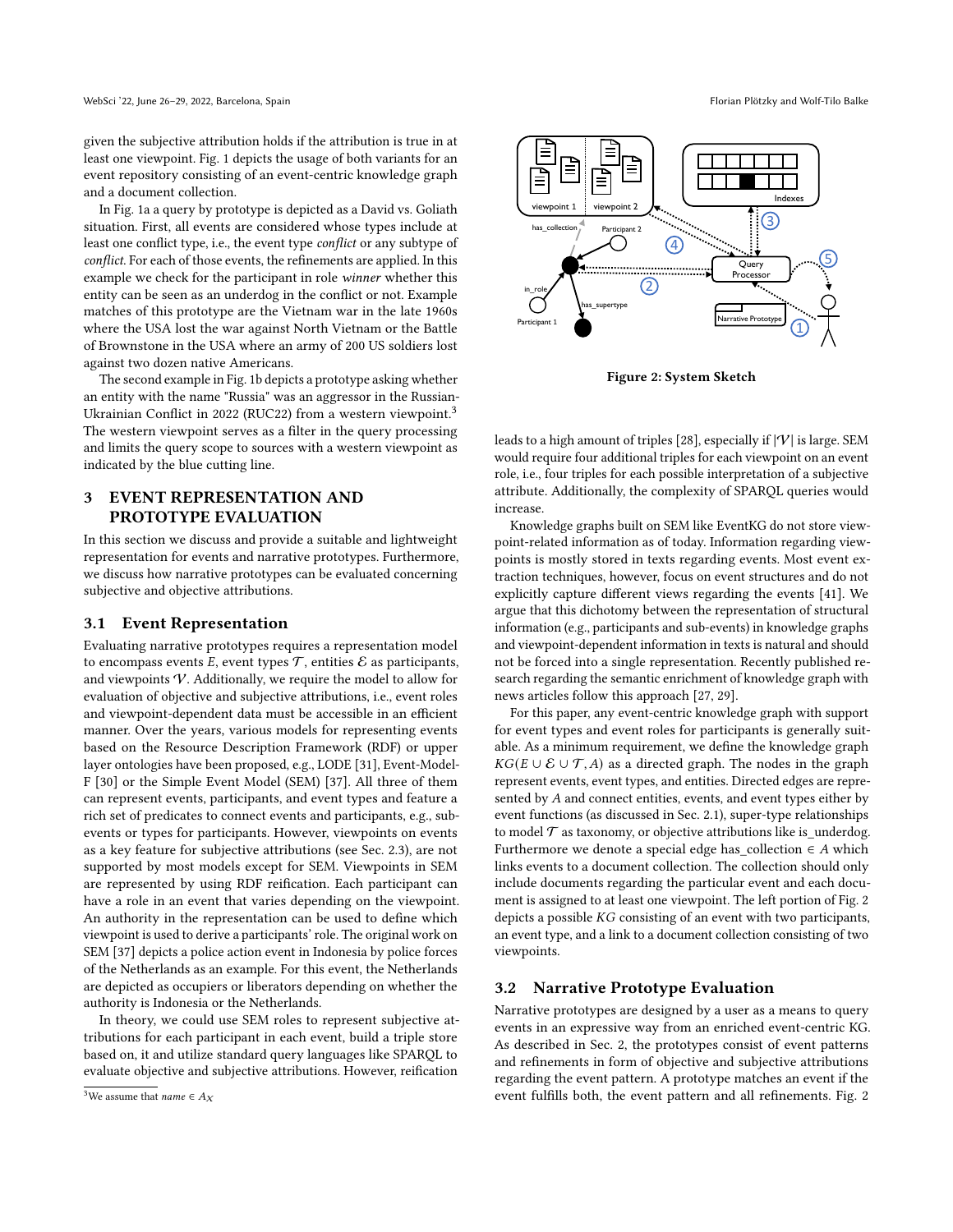<span id="page-4-0"></span>

|                 | Crimea Crisis | Gulf War |     | Iraq War Ukraine Conflict Vietnam War |    | Σ   |
|-----------------|---------------|----------|-----|---------------------------------------|----|-----|
| New York Times  | 79            | 129      | 129 | 79                                    | 42 | 458 |
| Washington Post | 79            | 83       | 106 | 79                                    | 54 | 401 |
| Daily Mail      | 91            | 28       | 70  | 66                                    | 12 | 267 |
| The Guardian    | 78            | 51       | 127 | 79                                    |    | 336 |
| RT.com          | 78            | 10       | 73  | 78                                    |    | 244 |
| Sputniknews     | 79            | 8        | 10  | 79                                    |    | 177 |

Table 2: Corpus statistics: number of articles per outlet for the selected conflicts

depicts this process in five steps which are explained in detail in the following.

Users first have to design a narrative prototype and pass it to the query processor  $(1)$ , i.e., they define an event pattern and refine it by using attributions. Examples for narrative prototypes are given in Fig. [1.](#page-2-1) The system may give suggestions on which attributions are possible for a given event pattern based on a query log. While the event pattern and the objective attributions can be evaluated by using well-known query languages, the subjective attributions require iterations over a set of documents and should be reduced beforehand if possible.

Step  $(2)$  in the system involves querying the knowledge graph  $KG$  to: 1. decide which events match the event pattern and 2. the evaluation of the objective attributions. If the event pattern is an event type or supertype  $t \in \mathcal{T}$  all events with  $t \in event\_types(t)$ are candidates to match the prototype, otherwise the given event is the only candidate. For each candidate we have to check whether the objective attributions hold. Objective attributions can consider:

- The structure of the event itself, e.g., time, location or number of participants.
- Attributes of the participants involved in the event, e.g., the name of a country or the requirement that at least one participant possesses nuclear weapons.
- Participants in the event, i.e., the event roles a participant is assigned to regarding the event (cf. Eq. [5\)](#page-1-1). Event roles can be rather general, e.g., winners, referees, or commentators, or already exhibit a rather narrative character like underdog. In distinction to subjective attributions all objective attributions must not include a viewpoint and it must be possible to evaluate them unambiguously.

In practical terms it should be possible to evaluate both, the event pattern as well as objective attributions with suitable query languages like SPARQL for triple stores or Gremlin for graph databases if  $KG$  fulfills the requirements as discussed in Sec. [3.1.](#page-3-2) Events not matching the event pattern or missing at least one objective attribution are not considered for the next steps in the evaluation processes. For the remaining events we collect the pointers to the document collections for each respective event.

Regarding the evaluation of subjective attributions, we first rely on a specially tailored index structure in 3. For each possible subjective attribution *s* and for each participant  $e \in \mathcal{E}$  we generate an index regarding whether  $s(e)$  was true for any event in any viewpoint. It is also possible to introduce a finer grained index structure that includes all viewpoints  $v \in \mathcal{V}$  and checks whether

 $s(e, v)$  holds for any event. In both cases the indexes act as a filter in two cases: 1. if a prototype specifically requires a certain participant to be in a subjective attribution (e.g., the prototype in Fig. [1b\)](#page-2-1) we can stop the evaluation if *s* is never evaluated to be true for the participant and 2. we can reduce the number of participants to check during the evaluation to those for which s holds.

All remaining events are then passed to the document-based evaluation in  $(4)$ . Here, the document collection for each event is further narrowed down to the viewpoints required in the subjective attributions. For all remaining documents, Information Retrieval (IR) or Natural Language Processing (NLP) techniques are applied to verify whether a document supports the subjective attribution or not. We call a document supporting a subjective attribution a witness w.r.t. the attribution. Witnesses can further be ranked based on certain features, e.g., one might value opinion articles from well-known domain experts more than a news ticker article. If the number of witnesses surpasses a certain threshold the respective subjective attribution is evaluated as true. Again, all events for which at least one subjective attribution does not hold are eliminated. Note that this step is costly since IR or NLP techniques are involved. For this reason the event pattern and objective attributions are evaluated first in step  $(2)$  to reduce the number of necessary subjective evaluations. The index structure  $\circled{3}$  and viewpoint restrictions further shrink the number of participants and potential witnesses to be evaluated. Thus, subjective attributions can be evaluated efficiently. Finally in step  $(5)$  the remaining events are returned to the user as matches to her narrative prototype.

## 4 PROOF OF CONCEPT EVALUATION

Based on Fig. [2](#page-3-1) we developed a proof of concept query processor based on a small number of events, viewpoints, and attributions to test the query expressiveness and efficiency of our proposed system. Note that this proof of concept is limited in scale and is intended to provide a first attempt to tackle the problem of evaluating narrative prototypes and reveal limitations and future work items for this task. Furthermore, since the evaluation of event patterns and objective attributions can mostly be done by well-known graph query languages, we focus on the subjective attributions, i.e., steps  $(3)$  and  $(4)$  in Fig. [2.](#page-3-1)

We formulate two research questions:

RQ1 How can we assess witnesses for subjective attributions by using state-of-the-art NLP techniques and what are problems and open questions for this use case?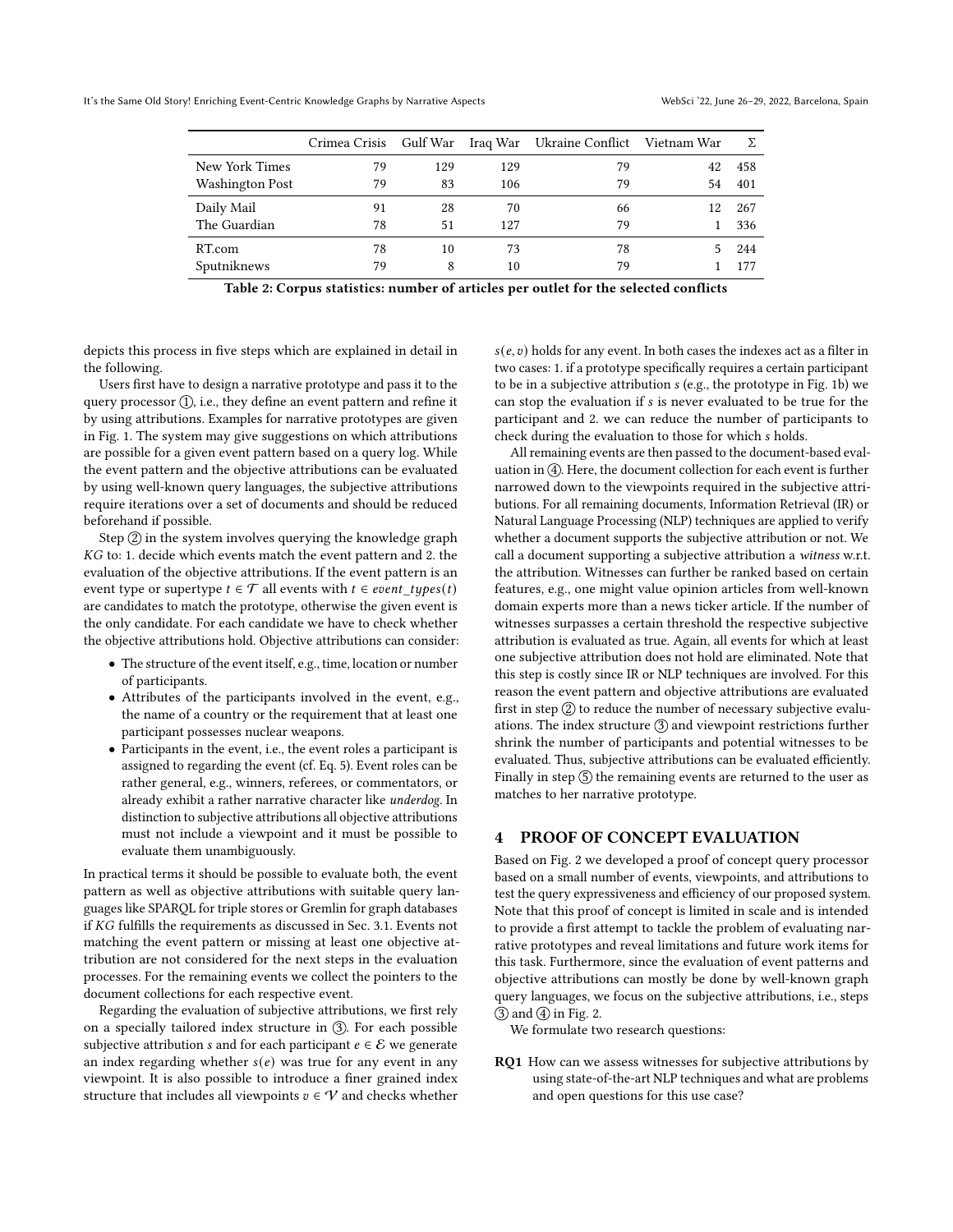RQ2 How can we design suitable index structures for subjective attributions and what are the potential benefits?

To answer the questions we constructed a small knowledge graph based on the requirements in Sec. [3.1](#page-3-2) based on a set of events. Additionally, we collected several news articles for each event from different outlets to simulate different viewpoints. The experimental setup is discussed in detail in Sec. [4.1.](#page-5-0) The two research questions are addressed in Sections [4.2](#page-5-1) and [4.3,](#page-7-0) respectively.

#### <span id="page-5-0"></span>4.1 Event-Centric KG and Document Collection

For this proof of concept we selected the following conflict situations (wars and international tensions):

- (1) the second Indochina War (Vietnam War between North and South Vietnam and their respective allies),
- (2) the second Gulf War between Iraq and Kuwait in 1990/91,
- (3) the Iraq War in 2003,
- (4) the Crimea crisis leading to the accession of Crimea to Russia in 2014 and
- (5) the current Russian-Ukrainian conflict (i.e., the conflict before the war started).

We constructed a small knowledge graph for each event, the participants, and some objective attributions, e.g., North Vietnam and Iraq are underdogs in the Vietnam war and Iraq war, respectively. Furthermore, we defined three coarse viewpoints based on certain countries, i.e., United States (US), United Kingdom (UK), and Russia (RU). We selected two well known news outlets for each viewpoint: The New York Times and The Washington Post for US, the Daily Mail and The Guardian for UK, and Russia Today (RT.com) and Sputniknews for RU. Please note: we do not state that those media outlets represent a homogeneous view or can be seen in any way as representatives for the viewpoints of any respective countries' administrations or citizens. To find suitable articles we formulated a Boolean search query for (1)–(5) in DuckDuckGo $^4$  $^4$  (DDG) and used the site qualifier to specifically search on the websites of the mentioned outlets. The reason for utilizing DDG instead of specialized platforms like MediaCloud [\[26\]](#page-9-15) was the mostly missing RU perspective. Hence, we relied a general search engine to build the document collection. During a quality check, obvious mistakes like articles featuring topics like vaccinations in Ukraine have been filtered out. Afterwards, we collected the headlines and news text of each link found at DDG if available in our subscription. Tab. [2](#page-4-0) depicts the number of articles for each outlet and event. The numbers are still skewed especially for the Vietnam, Gulf and Iraq War because: firstly we only collected recent articles and the Vietnam and Gulf war are events of the past and secondly Russia was not directly involved in those events (except for diplomatic reasons) making them less relevant for RT.com and Sputniknews. Nevertheless, the size of the respective corpora is not relevant for RQ1 and RQ2.

#### <span id="page-5-1"></span>4.2 Witnesses Assessment

After constructing a small document corpus and knowledge graph we can now proceed to the first research question regarding the assessment of witnesses. In the context of answering RQ1 we define a set of subjective attributions concerning conflict situations. In particular we constructed four subjective attributions:

- (a) is\_aggressor :  $\mathcal{E} \times E \times \mathcal{V} \rightarrow \{0, 1\}$
- (b) is\_threat :  $\mathcal{E} \times E \times \mathcal{V} \rightarrow \{0, 1\}$
- (c) is\_enemy :  $\mathcal{E} \times E \times \mathcal{V} \rightarrow \{0, 1\}$
- (d) is\_war\_criminal :  $\mathcal{E} \times E \times \mathcal{V} \rightarrow \{0, 1\}$

Attribution (a) asserts "aggressive behavior" to a participant in a certain event. The exact meaning of "aggressive" is subjective information and may depend on the witnesses of the respective viewpoints. Similarly the definition of "threat" for attribution (b) depends on the witnesses. Note that (a) and (b) overlap up to a certain degree since aggressors are usually threats to others. However, a participant of an event can still be a threat without being an aggressor, e.g., in proxy wars the nation behind the proxy is often attributed to be a threat without being aggressive. Hence a proxy war and no direct warfare. While (a) and (b) can mostly be attributed from any viewpoint for any event, (c) is more likely to be used in viewpoints of the participants themself. Prime examples for this attribution arose during the Cold War era when the Soviet Union was considered to be an enemy by the USA and vice versa. The last subjective attribution (d) is on the edge of being an objective attribution. Yet again, the label of "war criminal" is not always objective. While the definition of a war criminal is codified for example in the Geneva Convention, the allegations of being a war criminal are often disputed.

To verify whether a witness (i.e., a document) from the collection can be seen as a witness we relied on Extractive Question Answering (EQA), i.e., the task of answering a specific question based on a given text [\[24\]](#page-9-16). We formulated a question template for the subjective attributions (a)–(d) masking the event which can be applied to a witness.<sup>[5](#page-5-3)</sup> In the templates the question was phrased in an open manner to capture synonyms or other representatives of the participants, e.g., statements from nations leaders on behalf of their country. We used the Hugging Face implementation<sup>[6](#page-5-4)</sup> in conjunction with a fine-tuned RoBERTa model<sup>[7](#page-5-5)</sup> for the EQA task. Additionally, we defined a threshold for the confidence score of the model to reduce the number of false statements.

Since the output of EQA is a phrase taken from the witness it has to be canonicalized to a specific participant in order to assess whether the attribution holds for the given participant. We applied a sentence embedding based on SBERT [\[25\]](#page-9-17) to the EQA output, the attribution candidate, and other participants of the event to adopt the cosine similarity as a measure for canonicalization. In this process we selected the participant with the highest cosine similarity to the EQA output as attribution target. If the narrative prototype provided a particular participant for the subjective attribution it was tested, whether the attribution target is identical to the provided participant.

For RQ1 the objective is to test whether this approach yields suitable subjective attributions, i.e., does a given witness actually support the subjective attribution. To test the approach we applied it on the subjective attributions (a)–(d) for each event (1)–(5) and the

<span id="page-5-2"></span><sup>4</sup><https://duckduckgo.com/>

<span id="page-5-3"></span> $^5$ Example question for (a): "Who was an aggressor in <EVENT\_MASK>"

<span id="page-5-4"></span> $^6$ [https://huggingface.co/docs/transformers/task\\_summary#extractive-question](https://huggingface.co/docs/transformers/task_summary#extractive-question-answering)[answering](https://huggingface.co/docs/transformers/task_summary#extractive-question-answering)

<span id="page-5-5"></span><sup>7</sup><https://huggingface.co/deepset/roberta-base-squad2>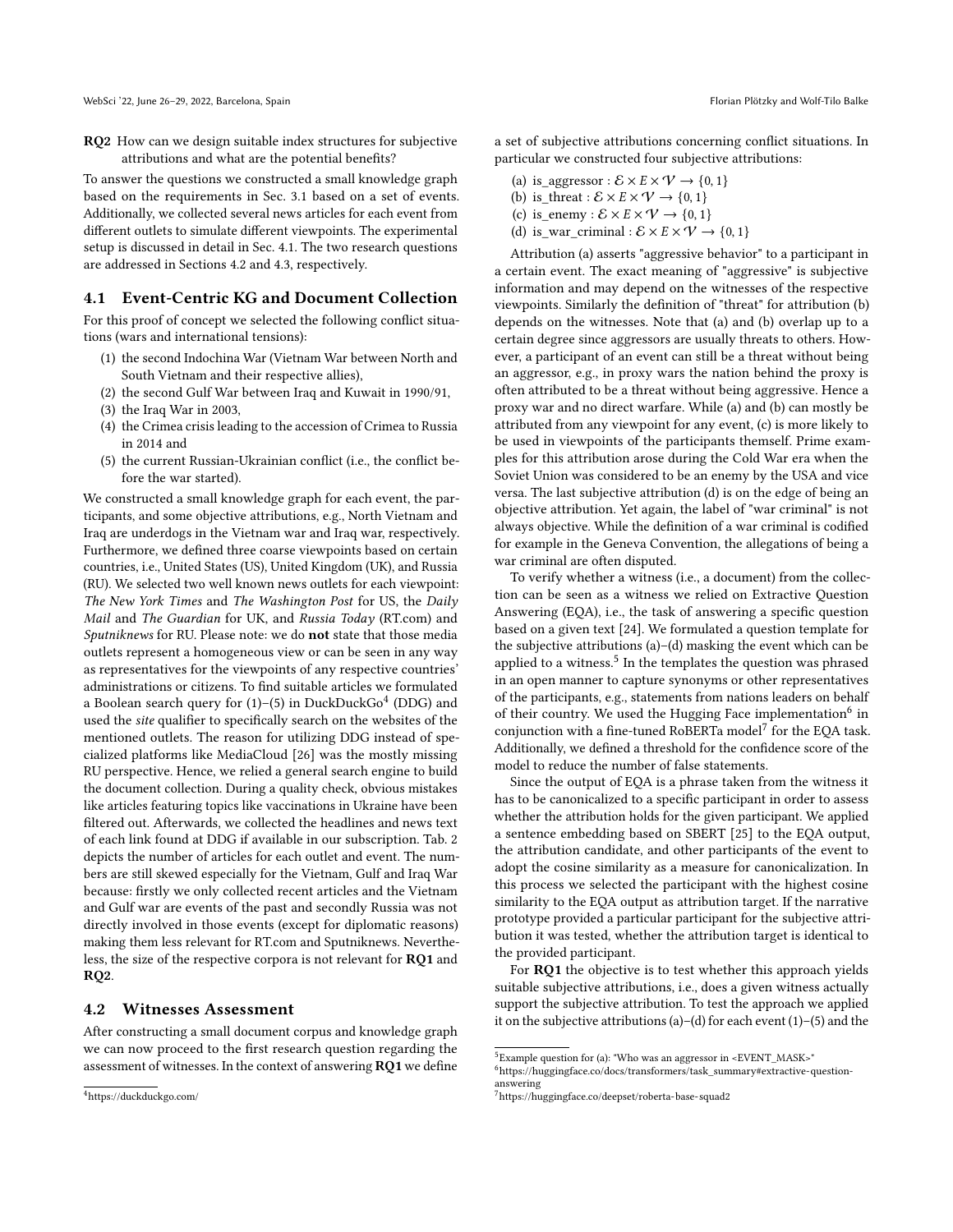#### <span id="page-6-0"></span>It's the Same Old Story! Enriching Event-Centric Knowledge Graphs by Narrative Aspects WebSci '22, June 26-29, 2022, Barcelona, Spain



Figure 3: Evaluation of the extractive question answering module.

viewpoints US, UK, and RU with a placeholder as a participant. We collected the resulting participant along with the top 3 witnesses w.r.t. the EQA confidence score for each viewpoint/attribution/event combination. We then evaluated manually whether the witnesses state that the attribution is true for the given participant in the event. In total we evaluated three witnesses for five conflicts, four subjective attributions, and three viewpoints outlets each, resulting in 180 candidates.

The evaluation was performed by three human raters reaching a fair inter-rater agreement of  $\kappa = 0.33$  measured by the Fleiss Kappa [\[9\]](#page-8-5). Each rater was provided a set of records where each record encompassed an event, an attribution label (i.e., "aggressor", "war criminal", "threat" and "enemy"), a participant for the attribution, and a link to the witness article. The task was to categorize each record whether it could be seen as true that the given participant could be attributed in the given way w.r.t. the event, e.g., whether a given article states that "Saddam Hussein" could be seen as a "threat" in the event "Iraq War". For the task only the headlines and full texts of the articles were used, user comments or other page elements have not been considered by the raters. To accomplish this task we provided three categories:

- Correct subjective attribution The attribution was correct. It was not mandatory that this fact is explicitly stated in the witness document but it should be possible to derive it.
- Incorrect subjective attribution The attribution could not be derived from the witness documents' full text or headline.
- Attribution was out of context It was possible to derive the attribution but it was taken out of context, e.g., it was part of a quote from another outlet, or otherwise falsely derived.

The results of the evaluation are depicted in Fig. [3](#page-6-0) rehashed for viewpoints and subjective attributions. Overall, the incorrect or out of context attributions dominate when using this approach. Only for the UK viewpoint and the "aggressor" and "threat" attributions,

the majority of witnesses seem to support it. Regardless of the negative outcome, we report on key findings on why the combined approach of EQA and sentence embeddings for canonicalization does not provide sufficient quality for the task.

Broad attributions and wrong signal words. The largest outlier in Fig. [3b](#page-6-0) is the "war criminal" attribution with mostly incorrect witnesses. After an inspection of the ratings, these false-positives are mostly based on the second term "criminal" which leads to a lot of out-of-context attributions. Additionally, sentences like "Moscow has been throwing its weight around in recent years - in 2008 Russian troops humiliated the Georgians [...]" [\[35\]](#page-9-18) are a likely cause for an EQA model to mark this sentence as an answer to the question "Who was the war criminal" nonetheless. The key term here is "humiliation", even though for a human reader this sentence does not imply any war crimes committed by Russia and the remainder of the article does not make any statements in this regard. The problem of wrong signal words can also be observed for instance for "aggressor" attributions. Some articles use the term "Iraq invasion" to describe the Iraq War. However, this term could also be interpreted as a signal for aggressive behavior from Iraq by the EQA model. Finally, the same problem occurs in enumerations such as "From the Gulf of Tonkin Resolution to the Mai Lai massacre, the bombing of North Vietnam, [...]" [\[11\]](#page-8-6) which ended to an attribution witness to North Vietnam as aggressor although North Vietnam was not mentioned again in this article.

Problem of negations and context. Another problem identified during the evaluation concerns out-of-context attributions and missed negations of statements. Specifically a number of articles was taken as witness for the opposite claim made in the article. As an example, in an RT.com article [\[5\]](#page-8-7) regarding claims that the Iraq war was based on lies of Iraq being somewhat close to a "war criminal" and "aggressor". Nevertheless, the article was considered to be a witness for both attributions beside claiming the exact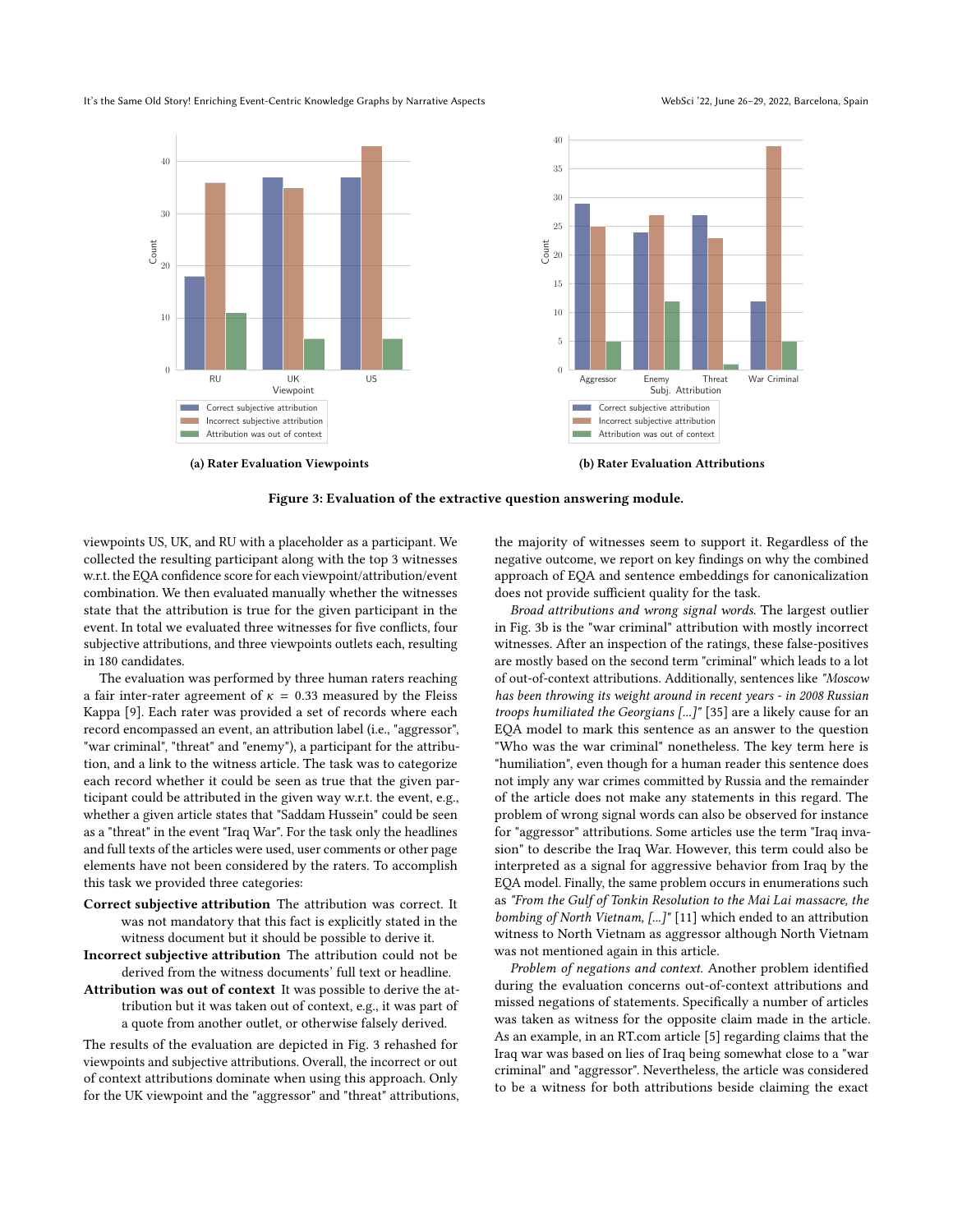opposite. Another example for this behaviour can be observed in an article [\[33\]](#page-9-19) about a joint force between Belarus and Russia in the current Russian-Ukrainian tensions which attributed Russia to be an "enemy" beside being heavily framing the EU and NATO as an enemy. A related issues concerns the context of attributions in articles. On occasion articles cite other sources or take a quote from persons to take a stance on those quotes. This, however, occasionally lead to a high EQA score for this articles because the actual quote was taken as witness beside the articles' general stance.

Corpus related problems. The last class of problems concerns the dataset itself. While a brief quality check mostly filtered out articles missing the main topic, a larger number of articles overlapped. This is especially the case for the Russian-Ukrainian conflict and the Crimea crisis. The DDG search strings included dates but apparently more time must be spent in efficient pre-processing.

## <span id="page-7-0"></span>4.3 Indexing Subjective Attributions

Research question RQ2 concerns suitable index structures for the evaluation of narrative prototypes. As explained in Sec. [3.2](#page-3-3) we used a two-tiered index for viewpoints and subjective attributions. For each viewpoint, participant, and subjective attribution we indexed, whether the subjective attribution holds for the participant for any event with witnesses for the particular viewpoint. We utilized a Bloom Filter [\[4\]](#page-8-8) for each viewpoint/attribution combination. The reason for choosing the Bloom Filter is, that it guarantees the absence of false negatives. The worst-case scenario here would be a false positive which would only impact the run-time of a query due to an unnecessary evaluation of a subjective attribution. A false negative would directly impact the expressiveness of the query since a potential match could be omitted.

To test the index we created four narrative prototypes:

- DvG This prototype is based on example (a) in Fig. [1a.](#page-2-1) The prototype matches any event with a supertype conflict and an is underdog attribution for the participant in event role winner.
- DvG+A In addition to DvG this prototype adds is\_aggressor subjective attribution for at least one participant in the event regarding at least one viewpoint.
- RvU Example (b) in Fig. [1b](#page-2-1) is utilized here. It matches for the current Russian-Ukrainian conflict if is\_aggressor for the US and UK viewpoint evaluates to true.
- CP The last example prototype matches for every conflict event if is\_aggressor holds for the United States according to the RU viewpoint and is\_enemy holds for Russia from the US viewpoint.

We collected the run-times of each prototype in two runs using the tailored index in one of the runs. Index lookups have been performed for each subjective attribution and each possible participant. If a participant is not located in the corresponding index for a subjective attribution, the evaluation of the attribution is omitted for the respective participant. The results are depicted in Fig. [4](#page-7-1)

Without the index, the queries took 3 times as long. The lower whiskers in both plots are DvG which does not rely on subjective attributions, the upper whisker is CP for the non-indexed run and RvU for the indexed run. For the non-indexed, run CP took the longest execution time because it required the evaluation of two

<span id="page-7-1"></span>

Figure 4: Evaluation Time Comparison

subjective attributions. RvU was slightly slower in the evaluation for the indexed run than DvG+A. In both cases, the index reduced the run time. In general, a higher number of subjective attributions or broader subjective attributions which only require one arbitrary participant are costly to evaluate. Thus it is essential to reduce the number of participants before the subjective attributions are evaluated. In this regard, the indexes can help to filter out all participants for which the respective subjective attribution will not be evaluated to true. Again, due to the usage of Bloom filters, false negatives can not occur and the query evaluation will not lose expressiveness (because in no case the evaluation of a subjective attribution is erroneously omitted) but it increases its effectiveness (because each omitted evaluation of a subjective attribution reduced the total query time). In summary, index-based queries will always be faster or at least as fast as non-indexed queries without losing expressiveness.

#### 5 RELATED WORK

In most parts this work relates to the fields of querying subjective data, event representation, and enrichment, narrative structures in information systems, and in part viewpoint detection.

Subjective Queries. Research in the direction of querying subjective data has recently gained attention mostly for experiential search for relational databases [\[8,](#page-8-9) [18\]](#page-9-20) and conversational search services [\[10\]](#page-8-10). For the most part those systems and methodologies utilize user reviews from platforms like Booking.com or yelp.com and mostly focuses on incorporating opinions from those sources. Our work also relies on subjective aspects and is similar to [\[18\]](#page-9-20) since both works bridge structured repositories with subjective data from textual sources. However, our main focus lies in the enrichment of event-centric knowledge graphs for queries by narrative prototype in contrast to enriching relational databases with subjective attributes to be used in SQL queries.

Event-Centric Knowledge Graph Enrichment. The problem of representing events for structured repositories like KGs have been tackled multiple times over the last two decades (see [\[30,](#page-9-10) [31,](#page-9-9) [38\]](#page-9-21) and in parts [\[32\]](#page-9-22)). In this paper we only denoted some basic requirements a representation has to fulfill to be compliant with our query processor. As already discussed in Sec. [3.1,](#page-3-2) we rely on a knowledge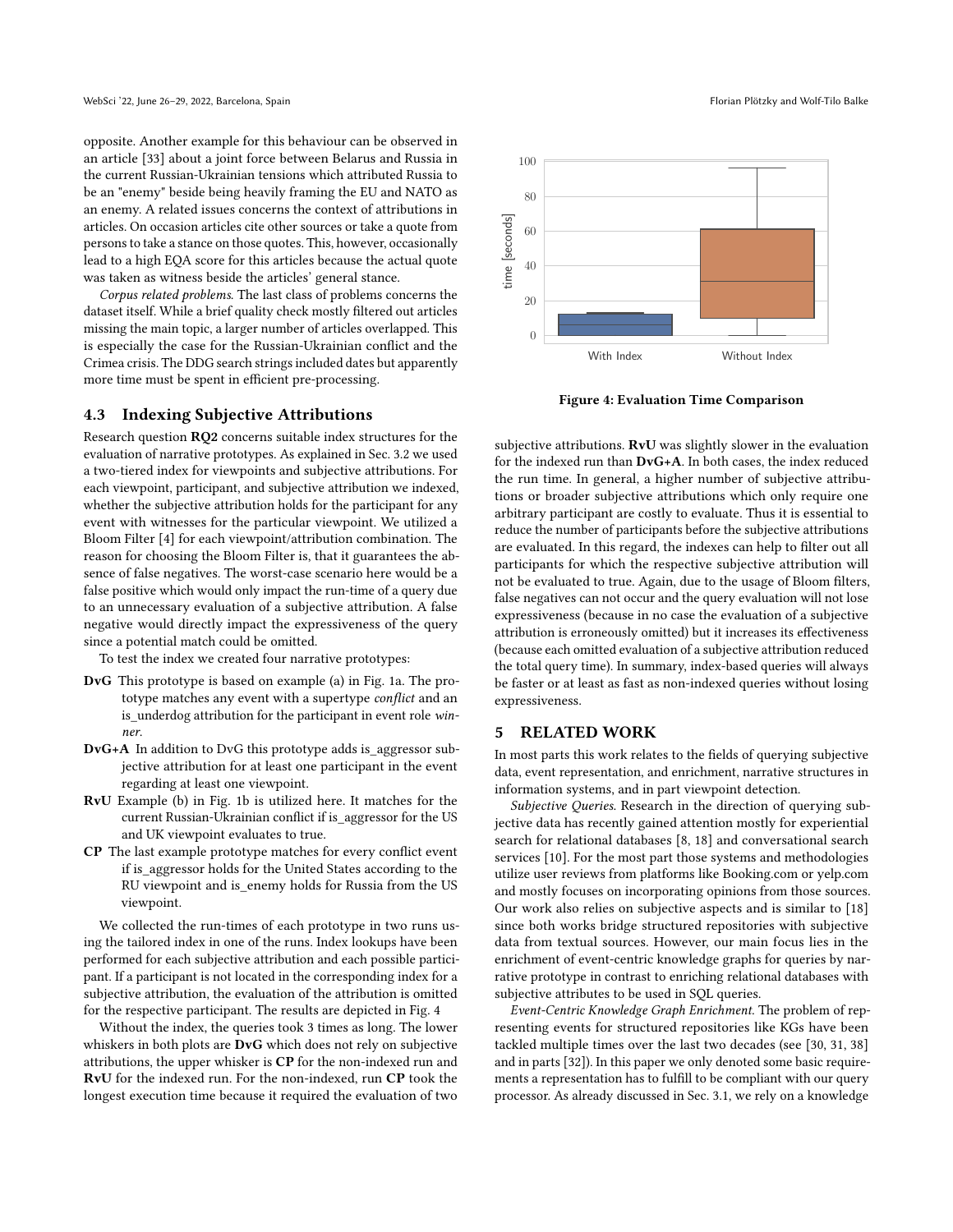graph enrichment instead of representing subjective data directly in the graph. Our work is most similar to recently published works regarding the enrichment of knowledge graphs with news articles [\[27,](#page-9-13) [29\]](#page-9-14) although our approach is not centered around news articles. In general all kinds of documents suitable to be a witness for subjective attributions are possible enrichments for our system. Additionally, while [\[29\]](#page-9-14) allows for querying the news corpora with a faceted search, querying subjective attributes are not possible.

Narrative Structures for Information Systems. Modeling and utilizing narrative aspects for a variety of purposes have gained attention in recent years. Most works in this direction fall into one of two categories: First, the unsupervised extraction of narrative patterns, i.e., script learning [\[21\]](#page-9-23) or inferring event chains [\[6,](#page-8-11) [7\]](#page-8-12). Secondly, the top-down approach, i.e., modeling narrative structures and verify them against a (heterogeneous) knowledge repository [\[15,](#page-9-24) [16\]](#page-9-25). Our work falls into the second category. In contrast to former works we do not focus on a narrative structure in terms of storylines but only on narrative aspects, i.e., attributions for events and participants in those structures. Additionally, former works did not account for different viewpoints in the modeling process.

Viewpoint Detection. Research regarding the detection of viewpoints [\[23,](#page-9-26) [36\]](#page-9-27) and stances (see [\[1\]](#page-8-13) for a recent survey in this field) have become increasingly popular in the last years. While those works mostly focus on the detection of viewpoints (clusters of similar opinions) and stances on certain topics in texts our work utilizes viewpoints only to define which documents can be used as witnesses for subjective attributions. Future works may include fine-grained viewpoints based on extracted viewpoints from the corpus.

# 6 SUMMARY & OUTLOOK

In this paper we introduced narrative query processing in conjunction with narrative prototypes as a new way to query for narrative aspects in event-centric KGs. We defined objective and subjective attributions and designed a system for evaluating narrative prototypes based on those concepts. In a proof of concept we constructed a narrative query processor for both kinds of attributions featuring a number of societal important events and related news articles. Our experiments focused on the evaluation of subjective prototypes concerning expressiveness and efficiency of narrative queries.

Regarding the query expressiveness, we developed a hybrid query processor that combines structural knowledge bases and unstructured information from texts. As our experiments showed, narrative prototypes are an effective means of retrieving eventcentric information. Weaknesses in the process were observed during the witness assessment. Here, efficiently pre-processed corpora can highly improve the assessment quality. Furthermore, advances in NLP, especially in question answering tasks, will improve the process. As for efficiency we developed specifically tailored indexes based on Bloom filters. Due to the design of Bloom filters the expressiveness of narrative queries was preserved but the efficiency was strongly improved. The main factor here was the reduced number of participants to evaluate for subjective attributions. For our proof of concept narrative queries were improved by a factor of 3 for a set of narrative queries. Our indexing schema therefore enables efficient query processing that can be evaluated on a larger scale in the future. All in all the research in this paper offers a new paradigm

to enrich event-centric knowledge graphs by narrative aspects for purposes of expressive querying.

However, the work is limited in two ways: First, the proof of concept is based on a small scale experiment. Due to the novelty of the task no benchmarks are available yet and additional work has to be done to solidify the initial results on a large scale. Secondly the task of finding subjective attributions itself needs to be sharpened. As explained in section [4.2,](#page-5-1) some subjective attributions are overlapping and lack a specific semantic. Therefore, future work will be done to mitigate both limitations. In particular, the attribution semantics, the quality of the corpus, and the retrieval techniques to determine potential witnesses will be improved. Additionally, future research may include different levels of granularity for viewpoints by utilizing viewpoint and stance detection techniques in addition to the corpora-level viewpoints. Another aspect are questions regarding the weighting of witnesses depending on users' preferences.

## ACKNOWLEDGMENTS

This work was supported by the Leibniz-ScienceCampus Postdigital Participation operated by the Leibniz Association (Leibniz-Gemeinschaft). The first author likes to thank all raters for their work in the witness assessment evaluation.

#### REFERENCES

- <span id="page-8-13"></span>[1] Abeer AlDayel and Walid Magdy. 2021. Stance detection on social media: State of the art and trends. Inf. Process. Manag. 58, 4 (2021), 102597.
- <span id="page-8-4"></span>[2] Tarik Amar. 2022. Russia is right: The West promised not to enlarge NATO & these promises were broken. [https://www.rt.com/russia/546074-russia-nato](https://www.rt.com/russia/546074-russia-nato-relations-lie/)[relations-lie/](https://www.rt.com/russia/546074-russia-nato-relations-lie/)
- <span id="page-8-0"></span>[3] Sören Auer, Christian Bizer, Georgi Kobilarov, Jens Lehmann, Richard Cyganiak, and Zachary G. Ives. 2007. DBpedia: A Nucleus for a Web of Open Data. In 6th International Semantic Web Conference (ISWC). Springer, Busan, Korea, 722–735.
- <span id="page-8-8"></span>Burton H. Bloom. 1970. Space/Time Trade-offs in Hash Coding with Allowable Errors. Commun. ACM 13, 7 (1970), 422–426.
- <span id="page-8-7"></span>[5] Lee Camp. 2019. We are being lied into war again – Lee Camp. [https://www.rt.](https://www.rt.com/op-ed/453716-war-lies-media-iraq-syria/) [com/op-ed/453716-war-lies-media-iraq-syria/](https://www.rt.com/op-ed/453716-war-lies-media-iraq-syria/)
- <span id="page-8-11"></span>[6] Nathanael Chambers and Daniel Jurafsky. 2008. Unsupervised Learning of Narrative Event Chains. In 46th Annual Meeting of the Association for Computational Linguistics (ACL). ACL, Columbus, Ohio, USA, 789–797.
- <span id="page-8-12"></span>Nathanael Chambers and Dan Jurafsky. 2009. Unsupervised Learning of Narrative Schemas and their Participants. In 47th Annual Meeting of the Association for Computational Linguistics (ACL). ACL, Singapore, 602–610.
- <span id="page-8-9"></span>[8] Sara Evensen, Aaron Feng, Alon Y. Halevy, Jinfeng Li, Vivian Li, Yuliang Li, Huining Liu, George A. Mihaila, John Morales, Natalie Nuno, Ekaterina Pavlovic, Wang-Chiew Tan, and Xiaolan Wang. 2019. Voyageur: An Experiential Travel Search Engine. In The Web Conference (WWW). ACM, San Francisco, CA, USA, 3511–5.
- <span id="page-8-5"></span>[9] Joseph L Fleiss. 1971. Measuring nominal scale agreement among many raters. Psychological Bulletin 76, 5 (1971), 378—-382.
- <span id="page-8-10"></span>[10] Yacine Gaci, Jorge Ramirez, Boualem Benatallah, Fabio Casati, and Khalid Benabdeslem. 2021. Subjectivity Aware Conversational Search Services. In 24th International Conference on Extending Database Technology (EDBT). OpenProceedings.org, Nicosia, Cyprus, 157–168.
- <span id="page-8-6"></span>[11] Michael Gonchar. 2017. Teaching the Vietnam War With Primary Sources From The New York Times. [https://www.nytimes.com/2017/03/29/learning/lesson](https://www.nytimes.com/2017/03/29/learning/lesson-plans/teaching-the-vietnam-war-with-primary-sources-from-the-new-york-times.html)[plans/teaching-the-vietnam-war-with-primary-sources-from-the-new-york](https://www.nytimes.com/2017/03/29/learning/lesson-plans/teaching-the-vietnam-war-with-primary-sources-from-the-new-york-times.html)[times.html](https://www.nytimes.com/2017/03/29/learning/lesson-plans/teaching-the-vietnam-war-with-primary-sources-from-the-new-york-times.html)
- <span id="page-8-1"></span>[12] Simon Gottschalk and Elena Demidova. 2018. EventKG: A Multilingual Event-Centric Temporal Knowledge Graph. In Extended Semantic Web Conference (ESWC), Vol. 10843. Springer, Heraklion, Crete, Greece, 272–287.
- <span id="page-8-2"></span>[13] Simon Gottschalk, Endri Kacupaj, Sara Abdollahi, Diego Alves, Gabriel Amaral, Elisavet Koutsiana, Tin Kuculo, Daniela Major, Caio Mello, Gullal S. Cheema, Abdul Sittar, Swati, Golsa Tahmasebzadeh, and Gaurish Thakkar. 2021. OEKG: The Open Event Knowledge Graph. In 2nd International Workshop on Cross-lingual Event-centric Open Analytics (CLEOPATRA@WWW). CEUR-WS.org, Ljubljana, Slovenia, 61–75.
- <span id="page-8-3"></span>[14] Daniel Hernández, Aidan Hogan, and Markus Krötzsch. 2015. Reifying RDF: What Works Well With Wikidata?. In 11th International Workshop on Scalable